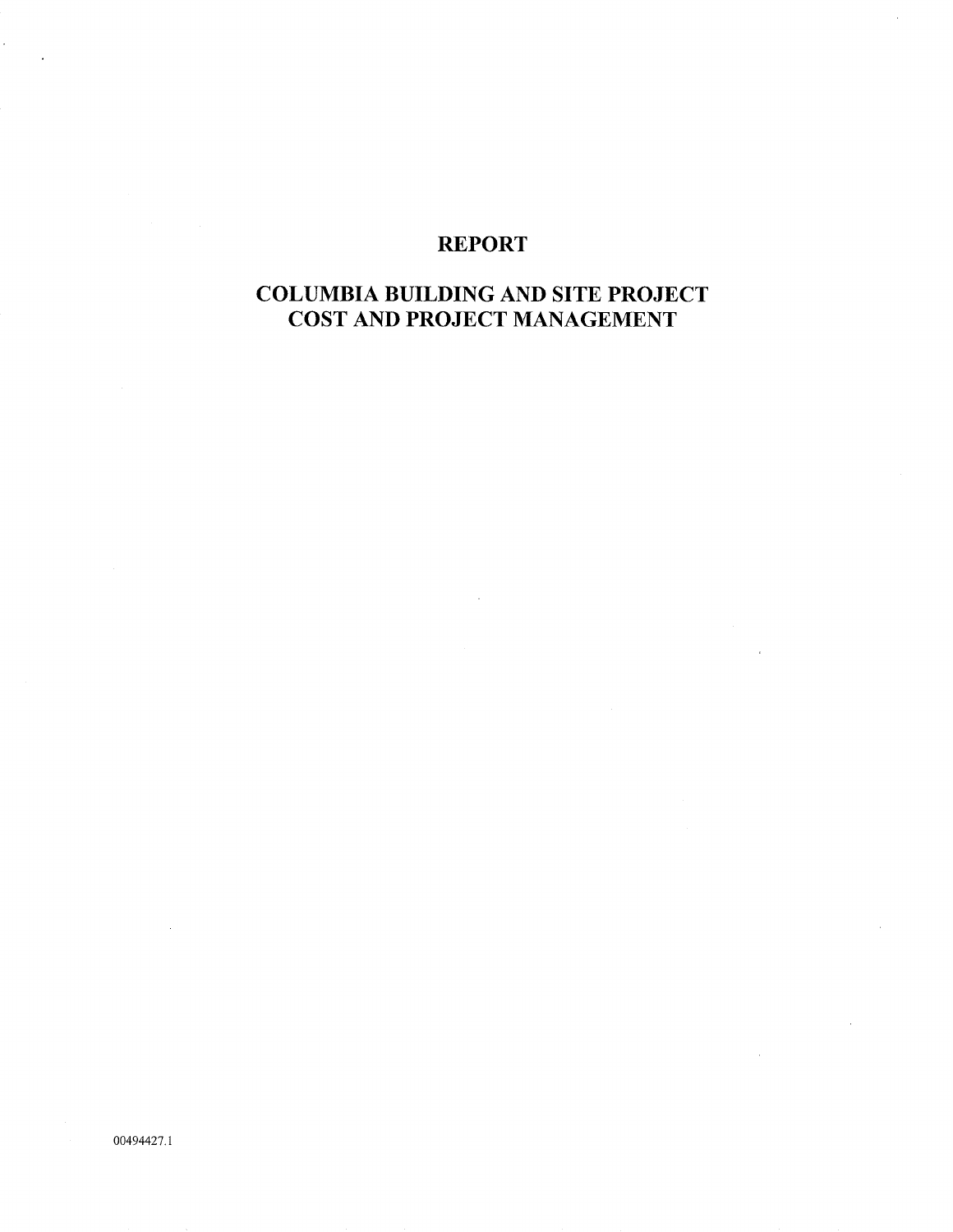#### Summarv of Findings

We were engaged to:

- Review the report of City Auditor LaVonne Griffin-Valade on the Columbia Building issued October 2014;
- Conduct an investigation;
- Determine whether there is evidence that laws, rules, and ethical guidelines were violated; and
- . Provide an analysis of the project management decisions so as to facilitate the development of future "best practices."

'We found no evidence that funds were misappropriated, misdirected or mishandled (with the sole exception of the pass-through payment to the designer discussed in more detail below). We also found no evidence that caused us to question the motivations of the BES staff. While there is considerable legitimate debate about BES decisions and judgment calls and whether the right choices were made, we saw evidence that the BES staff tried to make the best choices for the city and the ratepayers and we were impressed with their skill level.

Our review, however, identified practices and decisions that contributed to the controversy and which we believe should be evaluated by the city in its ongoing discussions about best practices in managing capital projects of this magnitude. Those are:

- The apparent circumvention of a Commissioner's directive through a pass-through paynent.
- Working with a large capital budget without a project budget.
- . Using "design-first" project management.
- Attitude towards procurement requirements.
- . Insufficient oversight of discretionary choices.
- Permitting a possible conflict of interest to exist.

Our review is detailed below

## Introduction and Background

The Office of the City Auditor was asked to conduct an audit of the BES Columbia Building due to concern about appropriate levels of project oversight; the audit concludes that city managers were remiss in not providing appropriate levels of vigilance, transparency and stewardship. The audit describes why the building project was necessary in the first place, that the cost was \$11.5 million (three times the early budget estimates provided to City Council), and that BES expanded the scope, made discretionary design choices, and provided ineffective oversight of the design phase. The report summarizes:

A recently completed Bureau of Environmental Services (BES) project to design and build an office building and make other improvements at the City's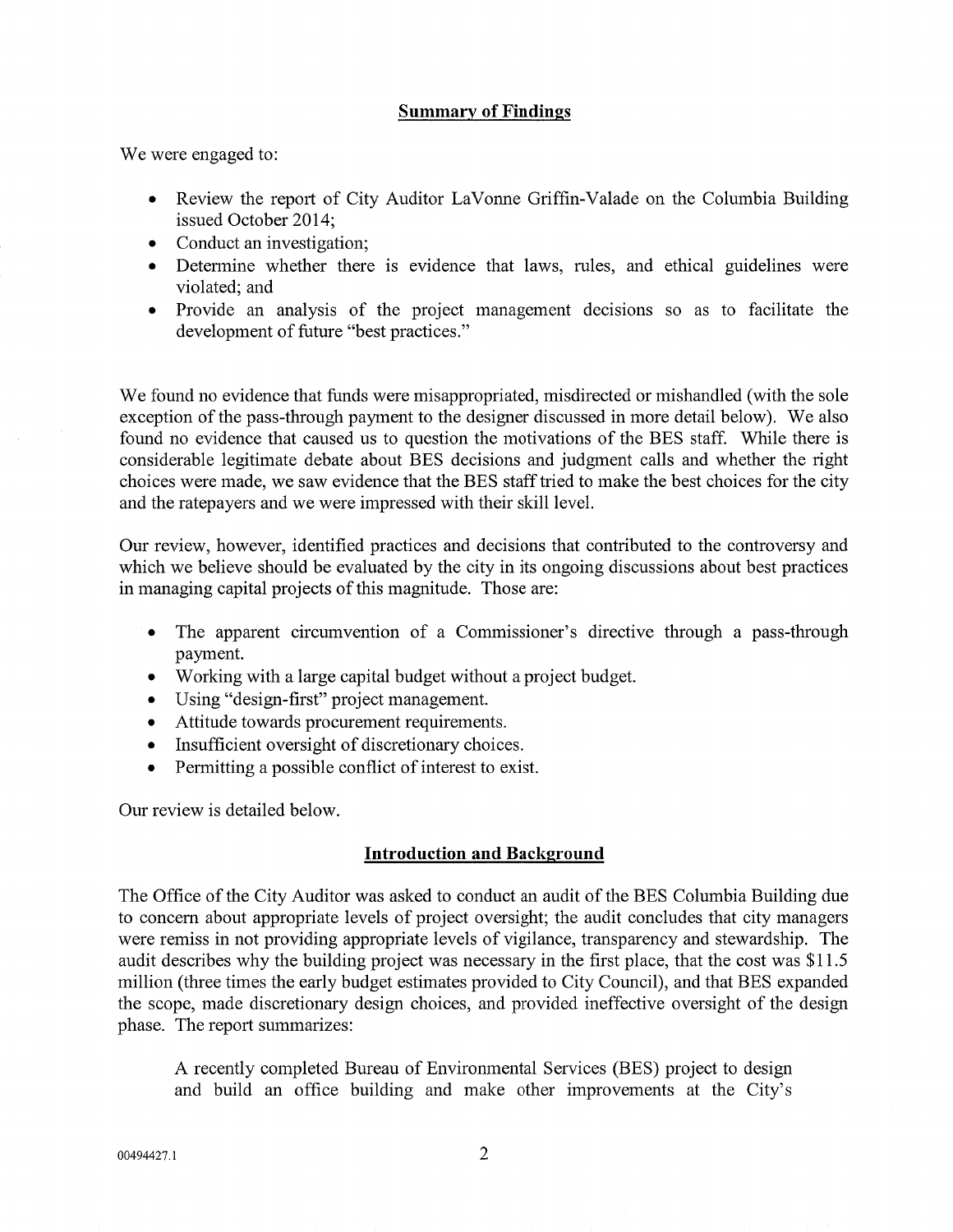wastewater treatment plant cost ratepayers  $$11.5$  million - more than three times the \$3.2 million budgeted in 2010. We conducted this audit to determine why costs for the office building project increased, and to recommend improvements aimed at preventing future capital project overruns of this magnitude.

We found that two main factors caused the costs for this office building project to increase dramatically above initial estimates. First, design choices and additions to the scope made after City Council gave the go-ahead were more costly to design and construct than originally planned. Second, weaknesses in oversight during the design stage resulted in additional costs. In addition, a philosophy of striving to be a model of sustainability at the City and BES turned the project into an educational "showcase" of values. This resulted in a more elaborate, architecturally unique and complex project than originally conceived in the capital budgeting process and agreed to by Council.

We recommend specific ways for BES to improve design choices and design oversight and control. While these recommendations address issues we observed on this project, City Council should consider adapting them to capital project design management citywide.

Our task was not to repeat the audit, which was thoroughly done, but rather to consider its implications. 'We reviewed project documents and spoke with a number of BES employees, and also reviewed the Auditor's working papers. Dean Marriott was represented by counsel and all communications with him were through or in the presence of counsel. This report and conciusion of our work was slightly delayed by time necessarily spent by his attorneys reviewing source documents. Mr. Marriott had announced his resignation from the City before we were able to meet with him, and we received follow up communication from his attorneys expressing his views on the project as well. A copy of that communication has been provided to the City.

We conducted in-person interviews with key BES staff in addition to Mr. Marriott, including Susan Aldrich, Blair Bean, Steve Behrrrdt, Megan Callahan, James Hagerman, Megan Hanson, Scott Gibson, and William Ryan. We also attempted to speak with James Bowen, presently employed at Skylab, but he declined. We did, however, speak with key staff of Skylab in the presence of Skylab's counsel. Additionally, we met with Kelly Edwards, a principal with Scoft | Edwards Architecture, who had attended a pre-proposal meeting on the project.

We believe that the Bureau's history in managing capital projects is relevant information. We were advised that during the most recent three fiscal years, BES has completed one hundred other capital improvement projects which, on average, have exceeded budgets by less than 2%. Some of these have been relatively modest (cost under \$2,000). Only four of these projects exceeded \$10,000,000. The Columbia Building was the only office building project; however, BES projects have from time to time included buildings such as pump stations. BES follows Bureau protocols for its project management.

<sup>&</sup>lt;sup>1</sup> Budget to actuals for FY 12-14 completed projects, supplied by Jim Blackwood.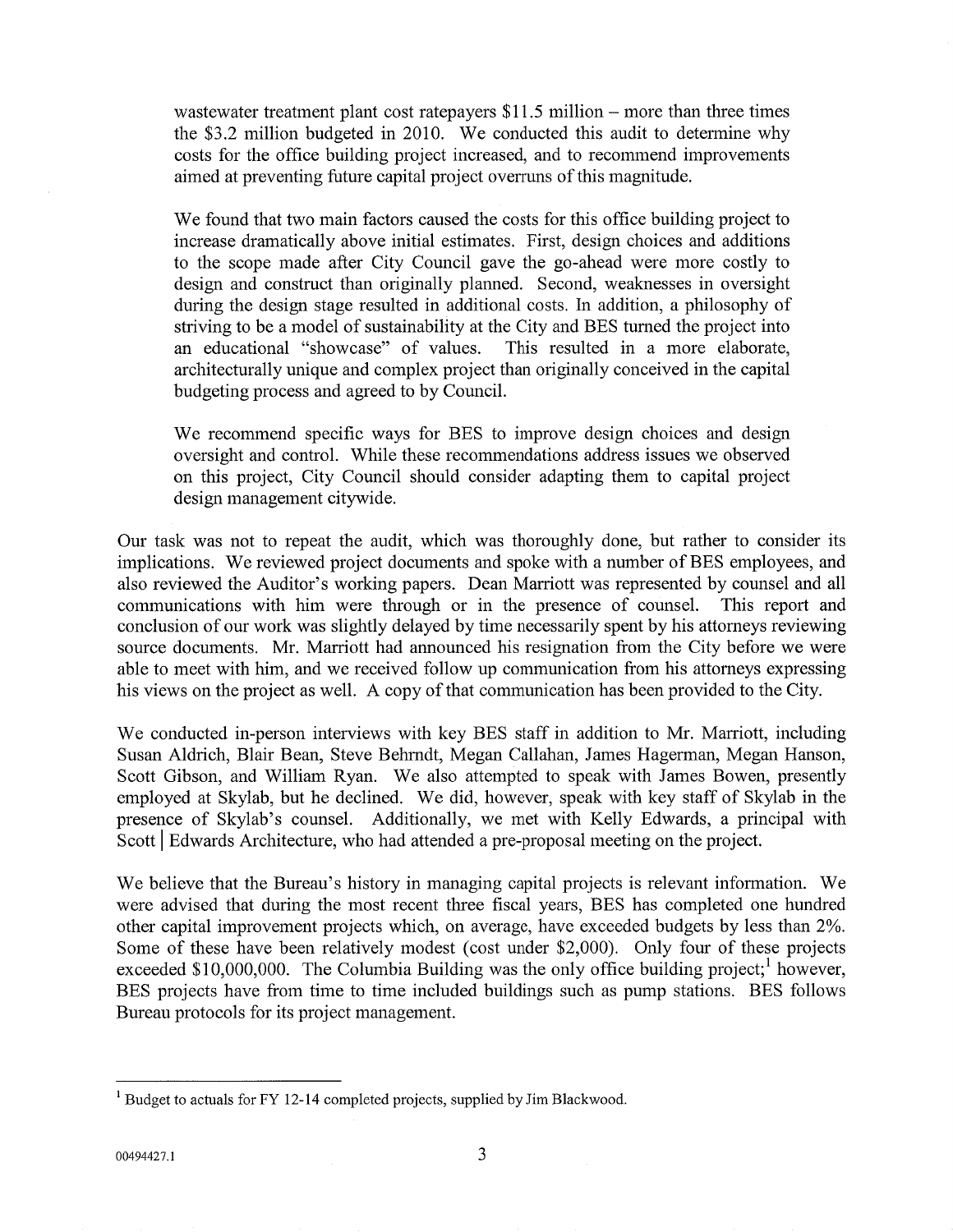## DISCUSSION

Need for a permanent structure.

In our view, there is little reason to debate whether a permanent structure was a needed improvement, and BES employees we spoke to were unanimous in describing that as a legitimate business need. Employees had been working in aging trailers that had long outlived their useful lives. They were described as moldy and leaking<sup>2</sup> and there were safety concerns related to the decking. There were questions related to the number of employees to be housed at the site, but in our view an appropriate decision had been made to locate engineering staff working at the plant at that location. At a minimum this beneficially affected the efficiency of their work. The trailers had been intended to be temporary in any event. It is our view that BES properly considered the altematives (replacement with newer trailers, relocating the employees, building a pennanent structure) and made a reasoned decision that a permanent structure would be the best of the choices.

There were certain minimum requirements for the building set by the city. The city has a Green Building Policy, BCP-ENB-9.01, which requires the city to incorporate green building practices into the design, construction, remodeling and operation of city-owned facilities and requires that all new, occupied city-owned facilities register and certify for LEED gold level and have an ecoroof covering at least 70% of the roof. Responsibility for incorporating the policy is imposed on each bureau. Here, the Bureau also sought community involvement and incorporated features desired by the community.

## Preliminary and "optimal confidence" cost estimates

Initial project cost was based on a very preliminary per-employee calculation. That initial early estimate followed the project and colored the public perception of the project cost. In our view, any analysis of the project should make clear that the initial preliminary estimate was just that. The analysis should focus on how the project developed over time.

The project shows as "opened" on February 15,2010. City Ordinance No. 185171 authorizes the construction of a plant support facility at an estimated cost of \$5,400,000, at an "Optimal Confidence" level. We agree with the many BES staff who told us that the initial preliminary estimate was not a valid benchmark. The \$5,400,000 figure is, however, a proper benchmark.

In a summary which Mr. Marriott prepared for the auditors (dated May 13, 2014), he summarized the project cost as follows:

- Original construction budget for building and improvements on the surrounding {ive acres - \$6.7 million. o
- Final construction \$7.7 million (including construction process change orders). a

 ${}^{2}$  CC-1,4-2.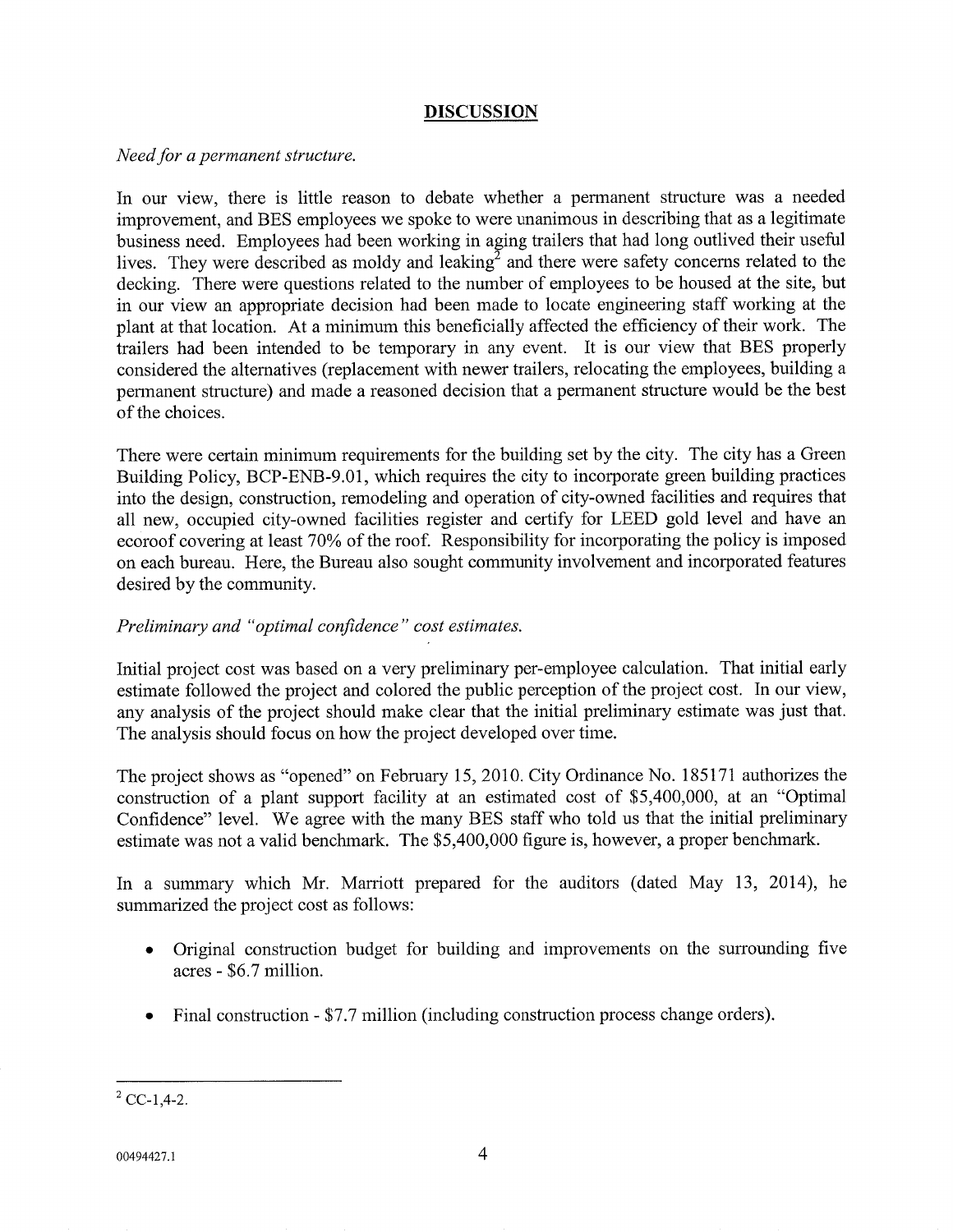- Building cost \$5.5 million (\$366/sq ft "using guidance from the American Institute of  $\bullet$ Architects").<sup>3</sup>
- Site work and improvements \$2.2 million.
- Additional costs raised the total to \$11.4 for entire project (this would be an additional \$3.7 million): relocation of staff, engineering, design, permitting, land use review and approval, inspections, equipment, furniture. $4$

A summary provided by  $BES<sup>5</sup>$  states that the construction contract initially went to bid at \$5,400,000, with four bids received. Approximately 3-1/2 months later, the city executed a contract (Contract No. 30002705) with Skanska for \$6,695,000. The change orders increased the cost to \$7.7 million or by 15% and included excavation, utility work, pond and parking lot work, access control, foundation for public art, fall protection for ecoroof, and smaller changes to design. BES identified that the change orders were for necessary improvements that would be more cost effective under this contract.

BES prepares annual reports on its capital projects. For fiscal year 2012-13 the published report<sup>6</sup> listed the building project at a revised budget of \$4,000,000 with expenditures through 7123/2013 of \$7,585,877.

The city has two systems from which costs can be gathered. One, in use internally at BES, tracks hard costs. The city, separately, has its own accounting system which adds additional soft costs (debt load, interest, and so on). Those will necessarily differ.

Audit source documentation identifies the reasons for the increases in the cost of the project and how they were handled during the project; these include the costs of the building itself as well as additional work that was added to the overall project to address "campus" issues.

In our view there was insufficient clarity whether the \$5,400,000 figure was to be the building alone, or was to be the building with all site improvements. Ordinance No. 185171 suggests that the cost estimate was intended to be inclusive of site improvements. The Ordinance's findings state in pertinent part that "constructing a new facility has been determined to be a long term cost effective solution and the project provides site improvements beneficial to site function, site security, pedestrian safety, sustainable site design, and enhanced staff and public open space." (emphasis supplied). We consider this to be an important consideration for future projects. During our discussions with BES staff, we were told that the view of the Columbia Building and related projects did not exemplify cost overruns so much as it resulted from an increase in project scope, with the additional cost attributed to the increased scope more so than

 $3$  In a May 16, 2014 memorandum to Beth Woodward, Mariott identifies the enclosed work and visitor area at 11,490 square feet and the outdoor covered area as 4690 square feet. His calculations added half of the exterior covered areas to the covered areas (per AIA guidance) as well as 1177 sq ft of mechanical mezzanines (attics with equipment) providing a total by his calculation of 15012 square feet

<sup>&</sup>lt;sup>4</sup> A separate BES document identifies "other project costs" at \$0.8 million, furniture and equipment at \$0.4 million, but adds other categories to account for the \$3.7 million including \$1.4 million for Skylab project design

 $5$  May 2, 2014 email from Sara Gardner to Beth Woodward.

 $6$  Posted at the BES website,  $(a)$  p. 9.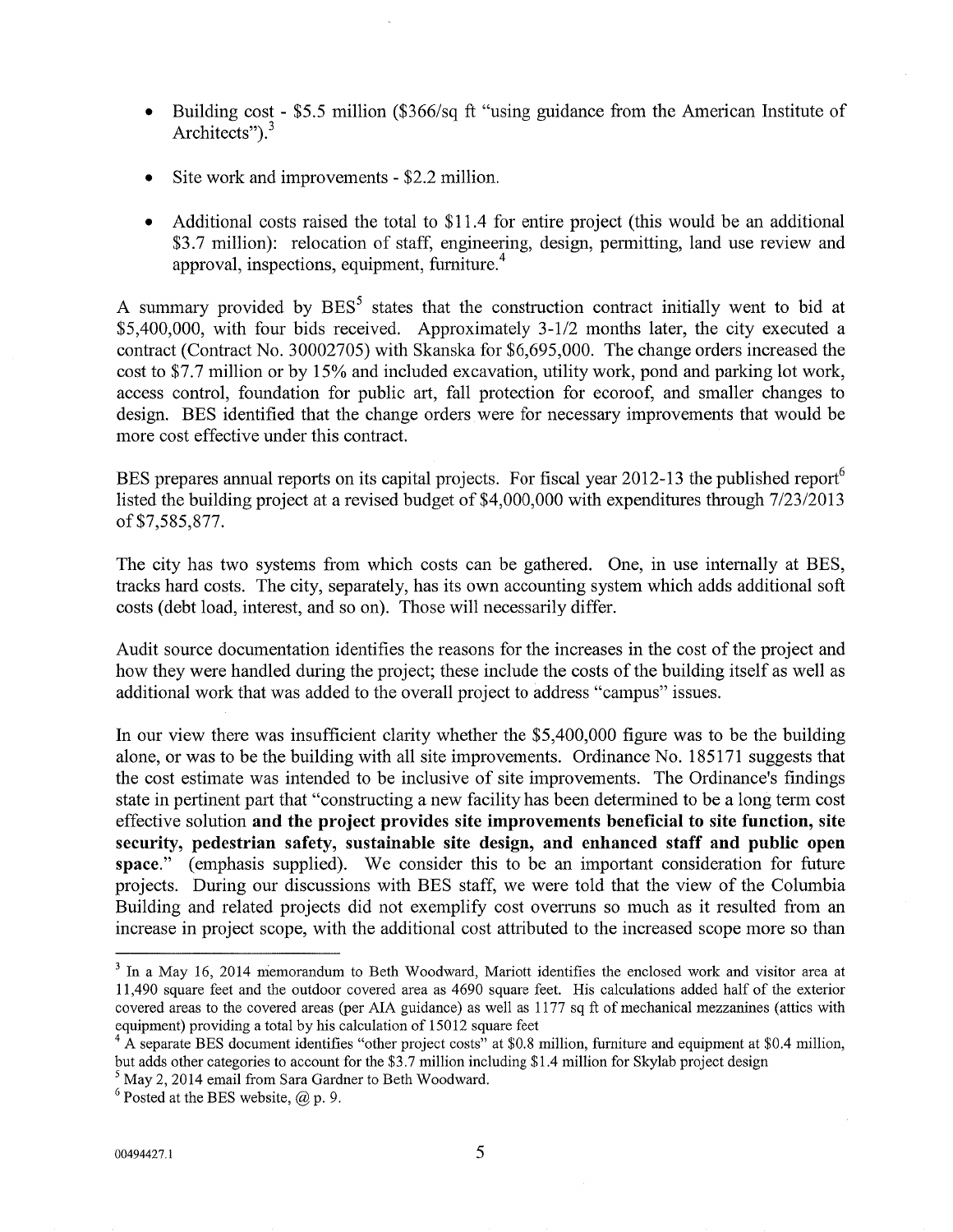the building itself. However, a reading of Ordinance No. 185171 does not fully support that view, describing as it does a "project" that would address the site improvements. This observation should not be taken as a suggestion that the site improvements were unnecessary; rather it is intended to point out that given the way the project was proposed it is not surprising to us that there has been widespread public perception that the \$5,400,000 estimate was intended to be for the entire project, not just for the building.

#### Impact of community involvement

Some of the cost of the project resulted from features identified during community involvement meetings, which appear to have been limited to individual focus groups. Community involvement is desirable and is a normal and customary process and BES has a "Good Neighbor" policy. A community meeting room was added to the design. Several BES employees advised us that they believed that the benefits from the building design could not be determined until the building had been in operation for some time. 'We believe the same is true of the value of the community room. It is not clear to us just how much this feature added to the building cost but it is likely a meaningful amount since it included not just the square footage of the space itself but the need to configure building security differently. Mr. Marriott's position statement agrees that eliminating the community room would have saved "a substantial amount of money." It is also not ciear to us whether this feature should have been considered necessary or desirable. BES employees might use the meeting space in the future, but we did not hear that there was a pressing need for such a large meeting space. In our view, future projects would benefit from a more critical review of whether to include community-proposed features than appears to have occurred here.

Mr. Marriott's position letter advises that although there were individual focus groups, the general public was not engaged prior to the approval of the design; he suggests more robust public involvement. We are in partial support of this suggestion. The City does considerable work with limited resources, and adding an involved process for its usual and customary work might strain City resources. 'We do recommend, however, that projects that are plainly a departure from usual and customary work should be preceded by more public involvement than occurred here. In the case of the Columbia Building, the design is innovative and unusual, and the project has resulted in a firestorm of criticism which may or may not be merited. A broader vetting would likely have been beneficial.

## Design selection and complexity

The selection of the design brought inherent complexity to the building project, and increased the cost as well as the difficulty of construction; one bidder backed out of the project because it believed it could not honor its bid. There is, we believe, agreement amongst virtually all BES staff members that BES could have built a utilitarian structure. The design selection was not a requirement but rather a conscious choice by BES. Mr. Marriott's position statement to us agrees that BES could have built a cheaper structure but at the cost of functionality and a loss of the value of the aesthetic design. We also heard from BES staff that the design selection was desirable because Portland lacks so-called statement or iconic buildings, and because the design builds in new ways of collaborative working, the benefits of which are yet to be seen. In our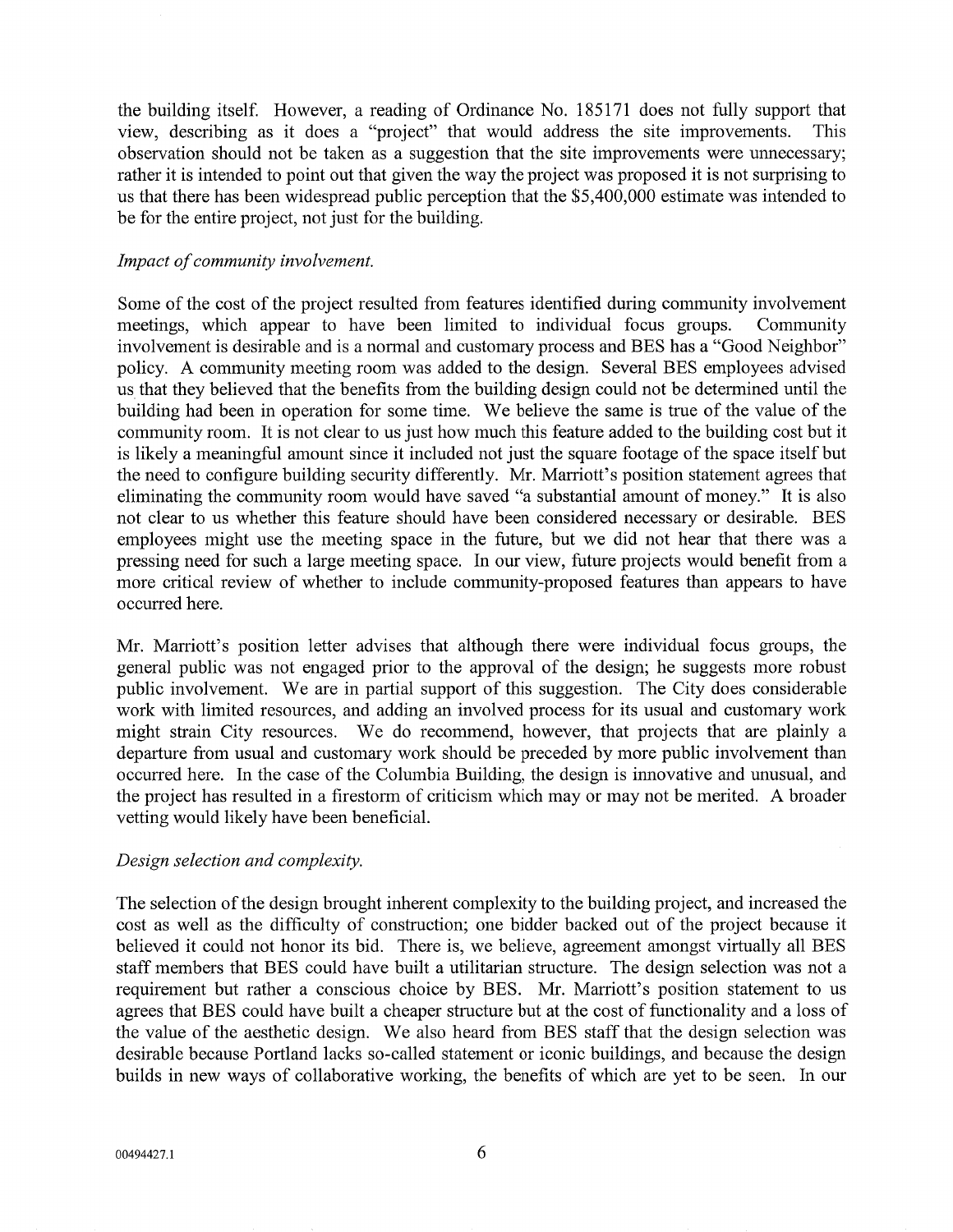view these are proper considerations for larger city-wide public discussion, but here we saw evidence that BES was caught up in the excitement of the design phase, the "story-telling" that such a building might present, the aesthetics of the design in this industrial neighborhood, the kinds of designs in other similar locations in other communities, and the fact that it will be a "100 year building" rather than something less. We believe those appropriate considerations should really have been discussed in alarger body than just BES (much the same way the City's green building policy was). Instead, what occurred was basically the selection of an exciting design as an early step in the building process. Having a clear idea and a firm budget before selecting a design would have helped constrain the cost of this project.

Additionally, it does not appear that much input from BES Construction Seruices was sought in the selection of the design, with construction services admittedly not getting to pick what they have to build. In our view, those staffers would likely have valuable input, and consulting them in the selection process might have identified some of the issues that would later be costly such as managing the conflict that developed between the designer and contractor which required increased management time on the part of BES staff.

#### Increase in project scope.

BES views the initial cost estimate as relating to the building, whereas the increase over the estimate was largely related to substantial site improvements. BES reports<sup>7</sup> that the "project scope grew with better understanding of site needs and desire to make the buildings as multifunctional as possible."

The expansion of the scope greatly increased the originally contemplated cost but identified many areas which were concerns that would have to be addressed at some point or necessary repairs. Every proposal showed an opportunity to reconfigure the site for better use. Those included the entry road, security, and additional changes to a multi-acre facility. We did not find any of these to be unnecessary.

The road, which had previously been built had been initially used to bring concrete onto site for the digester project, was in bad condition and repair was needed. It made sense to do the repairs at the same time as the building project because staff were housed elsewhere. Reconfiguring the entrance was a necessary safety move which offered protection to pedestrian traffic within the plant; previously traffic entered the site on normal business by driving into the middle of the facility where employee traffic led to unnecessary hazards; The pond lining was leaking and repairs were needed. Although safety considerations added to the project cost, we did not find them to be unnecessary add-ons. The campus is large and safety considerations are not trivial. BES has two elemental chlorine tanks on the property; these are explosive. The site houses a fueling station used by police. In addition to the possibility of intruders, before the included spur road was built, employees had to drive down railroad tracks to access a portion of the site.

We heard a number of complaints about the City's procurement process. The perceived inefficiencies and delays inherent in procurement were cited to us as reasons for expanding the scope of the project rather than bidding the site work as a separate project. In hindsight, doing so

 $<sup>7</sup>$  CIP Annual Report, fiscal 2012-13 at p. 25.</sup>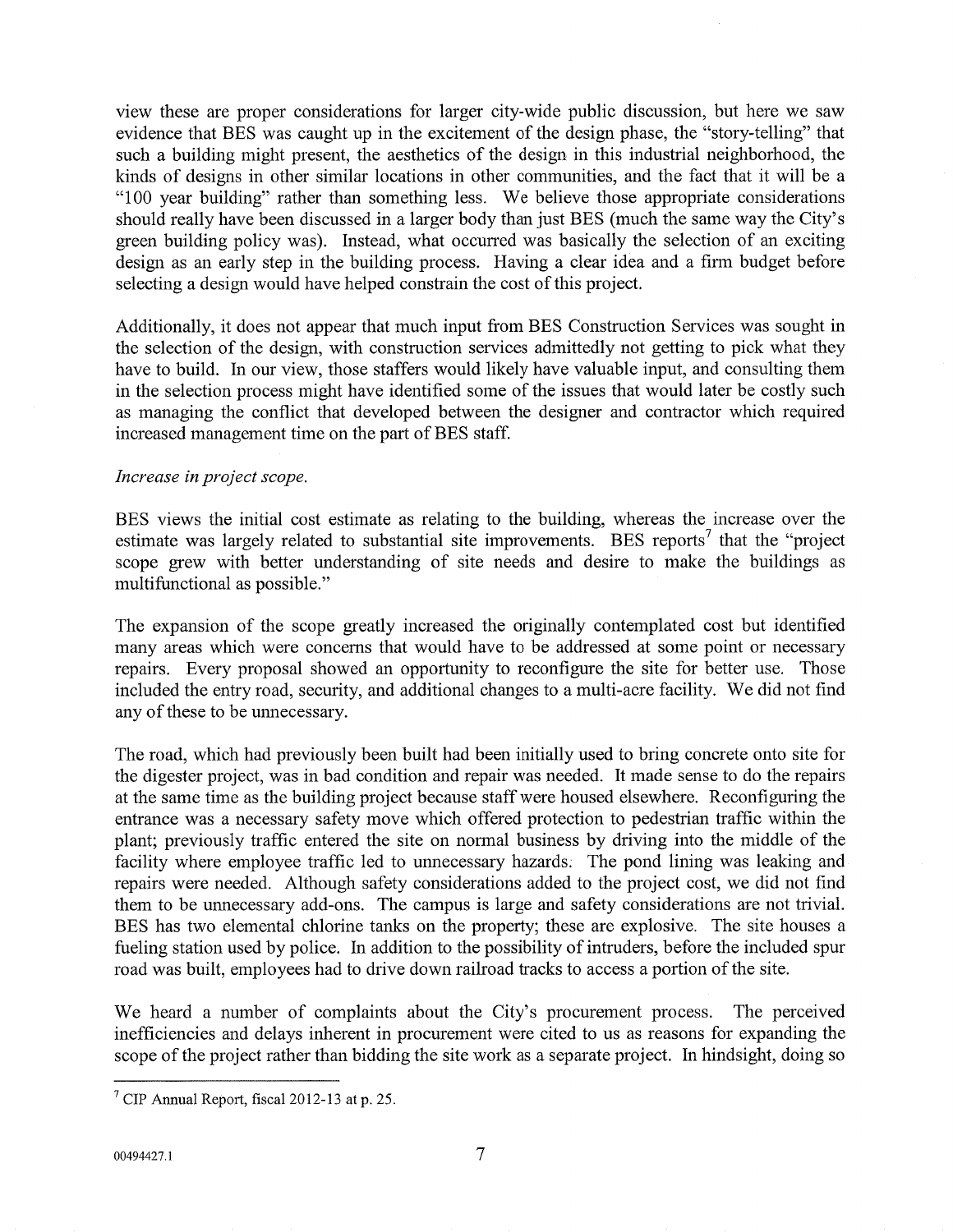might have been a benefit to BES for this project since it would have led to a greater public understanding of where the funds were being spent. We are concerned, however, about the widespread belief that procurement processes are an impediment to efficient capital project work.

#### Impact of undifferentiated budget.

City Council receives a five year budget from BES, Council approves the budget on one year increments leaving BES free to modify but also to shift money around in the budget year approved. Accountability is for the bottom line. That means that BES has a large capital budget without a project budget; the large undifferentiated budget allows the Bureau to move projects and expenses around and, in this case, permitted the site improvements to be "added" to the building project. The Bureau budgeting process is a rolling five year plan, with annual approved budgets. BES is not, however, constrained by its own work plan and has substantial autonomy to move projects around. The fact that the BES has an undifferentiated budget without specific project budgets in some ways permitted it to make the decision to add the site improvements which were largely responsible for what is viewed as the "overruns" in cost. That raises the question whether this process needs to be changed.

Our review does not persuade us that what happened with this project compels a different form of Bureau budgeting. Undoubtedly future capital projects will have to be shifted for emergency purposes and there is inevitable tension between allowing the Bureau to make decisions on the one hand, or requiring a Commissioner or City Council to make them on the other hand. It appears that the undifferentiated budget has functioned well over a number of years, with this project as more of an outlier. What appears to us to be the more compelling need is the transparency referenced by the Auditor. Here, a more precise description of the project, coupled with more precise reporting of the changes to the project scope would have contributed to a greater public understanding of where ratepayer funds were being spent.

#### Pass-through design payments

The design and construction required ongoing design work from Skylab so that the design cost substantially exceeded the amount budgeted for design. BES continued to request, permit or authorize design work as needed. Although it was evident that the funds approved for design work would be insufficient to fund Skylab's ongoing services, BES believed that it was essential for Skylab to remain involved and work closely with general contractor Skanska, particularly to resolve issues with the curtain wall. Hiring a different entity to address these issues would have been more expensive than continuing with Skylab, and not having completed design work could have led to the interruption or suspension of construction.

At the time of the fourth amendment, Commissioner Saltzman directed that BES not bring him any more amendments. That statement, in our view, was a way of instructing that there be no additional design costs on the building, and that was the way the statement was understood by BES staff (who viewed it as an "edict"). Mr. Marriott, who had a long working relationship with the Commissioner Saltzman, explained to us he did not believe the intent of this statement was to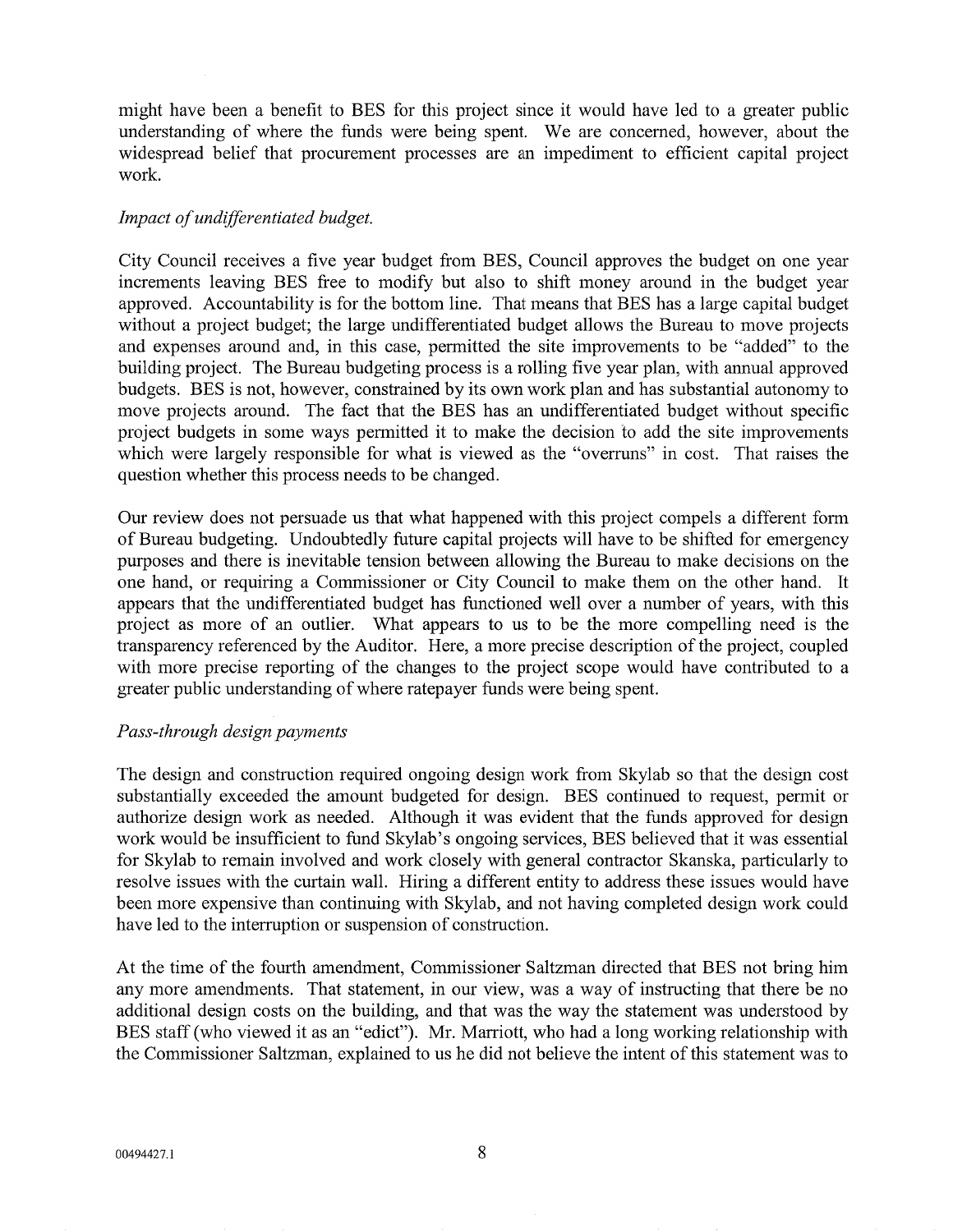forbid additional design costs. In any event, however, it presented a concern about whether to, and how to, complete the building.

BES staff told us, and we believe it is correct, that completing the building would require the City to pay additional design costs. The City was not in a position to hire a different designer since that would involve considerable re-work on the design and ultimately cost much more. If the Commissioner's statement was intended as an "edict" BES staff worried that it was a bad decision. We could not identify any additional effort to clarify with Commissioner Saltzman what the statement meant and we saw no additional effort to explain the Bureau's concerns. We could not identify a proper avenue to address this dilemma. What we saw, however, was that BES permitted Skylab to continue the design work. Mr. Marriott reported he had heard that Skylab was invested in the project and doing work for which it would not be paid, but it also appears that BES staff considered it to be professionally "embarassing" that Skylab was not being paid.

Ultimately the resolution was to do a final wrap-up negotiation which resulted in Skylab being paid a negotiated amount for design by way of a pass-through, with payment to Skylab from Skanska and a reimbursement to Skanska from the construction budget.

BES analyzed that Skanska was contractually responsible for a part of the additional design costs related to the curtain wail, and reached an agreement with Skanska in October 2013 that resulted in a payment to Skylab by Skanska of 534,222.00. Mr. Bean negotiated the agreement as the best deal the city could reach with Skanska. That payment left a sizeable sum still owing to Skylab for design services.<sup>8</sup> Skylab had agreed it would accept \$95,581.06 as final design compensation. With Skanska's payment of its agreed-upon share, that left \$61,359.00 still owing to Skylab. We did not find any evidence to suggest that the design work was not performed and we did not find any evidence to suggest that the design work was unnecessary. The charges are reflected in invoices and change orders. BES had, however, incurred the expense without authority. Specifically it had permitted design work to proceed when the design budget was exhausted and ultimately arranged for payment from the construction budget by means of a pass-through. Skanska paid Skylab the additional amounts as a "vendor invoice" and was reimbursed by the city through a change order.<sup>9</sup> Mr. Bean, who was not the decisionmaker, summarized as a recap:

We received management approval to disperse [sic] the design services costs in question into other change orders that were cumently drafted and contained design services by Skylab associated with them during the period of time we were notified they were providing services without payment.<sup>10</sup>

 $8$  The total amount owing to Skylab at the time of these negotiations is not entirely clear. Blair Bean memorialized in a memorandum to Mark Hutchinson that Skylab was owed an additional \$114,656 at the time it agreed to accept a lower amount from the City. However the same memorandum notes that in August 2013 fhe total amount owed to Skylab for additional design services was \$137,821.

<sup>&</sup>lt;sup>9</sup> The work is memorialized in Change Orders Nos. 34, 35, 54, 73, 78, 80, 81, 82 and 84. Change Order 85 reflects the negotiated agreement.

<sup>&</sup>lt;sup>10</sup> We spoke to Bean who said the payment was authorized by "a manager" but that he did not know who the manager was.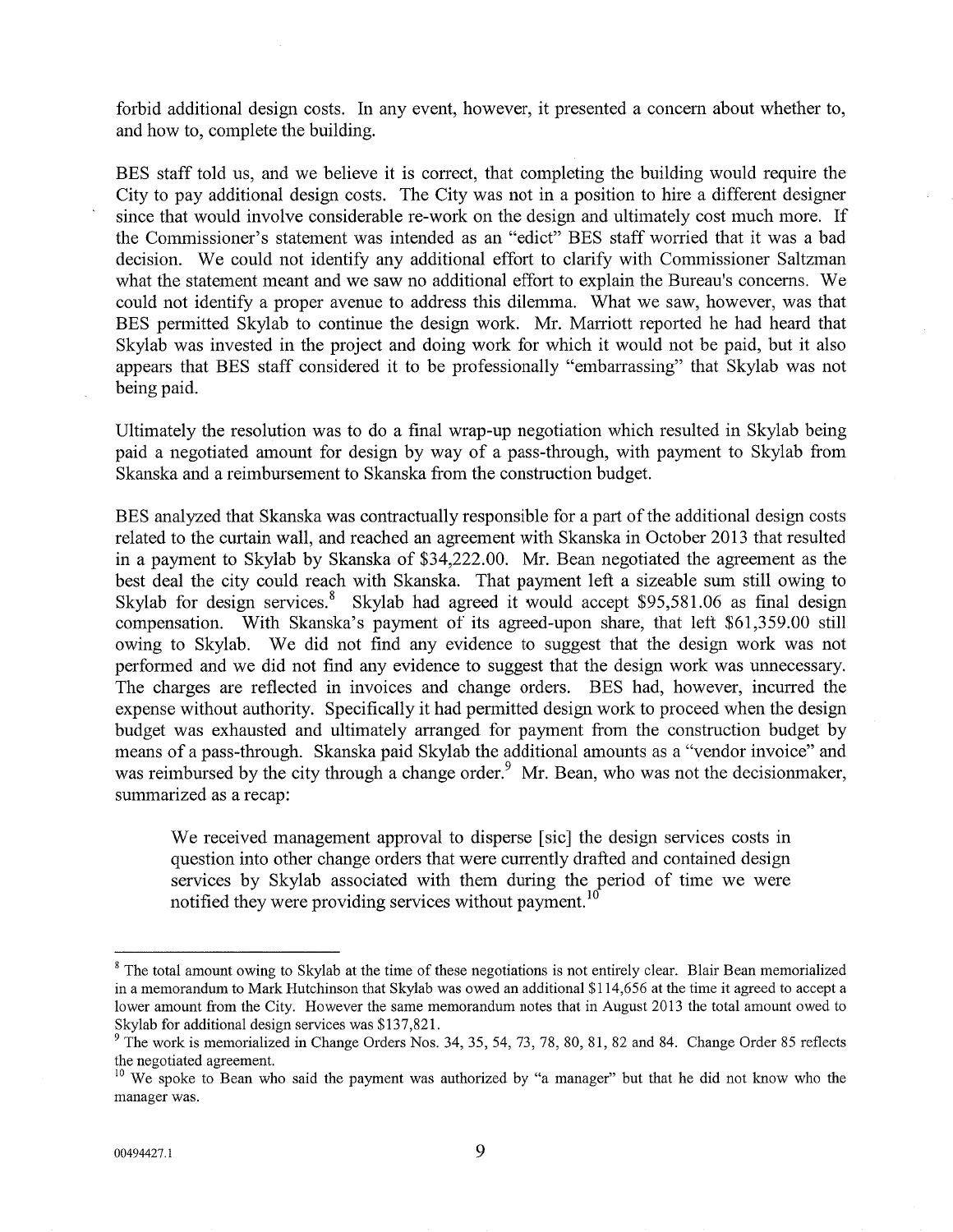If the Commissioner Saltzman had intended that there be no fuither design payments (which is our understanding), then BES believed that it had the authority to do what it considered the "right thing" to ensure payment to Skylab in a way that appears to be subterfuge. We would point out that although given the options at this time proceeding to fund additional design costs may have been the reasonable option, in city government that is a decision that should not have been made after the fact within and by a bureau. 'We also would acknowledge the possibility for a contrary interpretation of the Commissioner's direction – though we would note that a contrary interpretation would not, in our view, have required that the payment to Skylab be made by the pass-through. It could have been made directly. At a minimum, this method of paying Skylab appears improper and has had a negative impact on the general public's vìew of how this project and its expenses were handled. We agree with the Auditor's comments about the need for greater transparency and recommend that future projects reinforce the idea that the public should never have to work so hard to trace where the money went. In spite of having working papers available and speaking to witnesses, we found it difficult to trace the decision-making for the final true-up payment, and Mr. Marriott advised us that he was aware that loose ends had been tied up but was not specifically advised of how that had occurred, except that he "understood" normal practices had been followed.

We also recommend that there be at least some discussion about how to address problems such as this where an apparent directive by a responsible official appears to conflict with a Bureau's statement that there is a legitimate need.

Additionally, BES did not request reimbursement for errors in design from Skylab (although it may be that these errors and their related costs washed out in the negotiations that led up to change order 85). This was a conscious choice motivated by a desire to keep the project moving forward and finding solutions, rather than initiate adversarial discussions or create the need for meetings. We believe that it would be appropriate to determine whether a staff level is the appropriate level to make choices such as this.

## Conflict of interest.

The contract with Skylab included a standard conflict of interest provision restricting Skylab from hiring certain City staff. BES elected to permit Mr. Bowen to take a position with Skylab. In doing so, BES did not confer with the City Attomey, and no waiver was confirmed in writing. Mr. Bowen was a temporary, limited purpose employee of the city. He was assigned responsibilities on the building project, including as a proposal evaluator, and then served as project manager on the design side.<sup> $11$ </sup> Mr. Bowen disclosed his discussions with Skylab to BES management, who arranged for him to have no signing authority once he was working for Skylab, at a time that he was also working for the City. For its part, Skylab confirms that it took care to ensure that Mr. Bowen was assigned projects different form the Columbia Building.

It does not appear to us that either Mr. Bowen or Skylab behaved improperly with respect to his employment. We were not made aware of any decision that Mr. Bowen made regarding the construction or any funding decisions. At issue, however, is how BES managed the contract provision and Mr. Bowen's dual employment once a waiver was provided and the concern of a

 $11$  CC-1,15-2.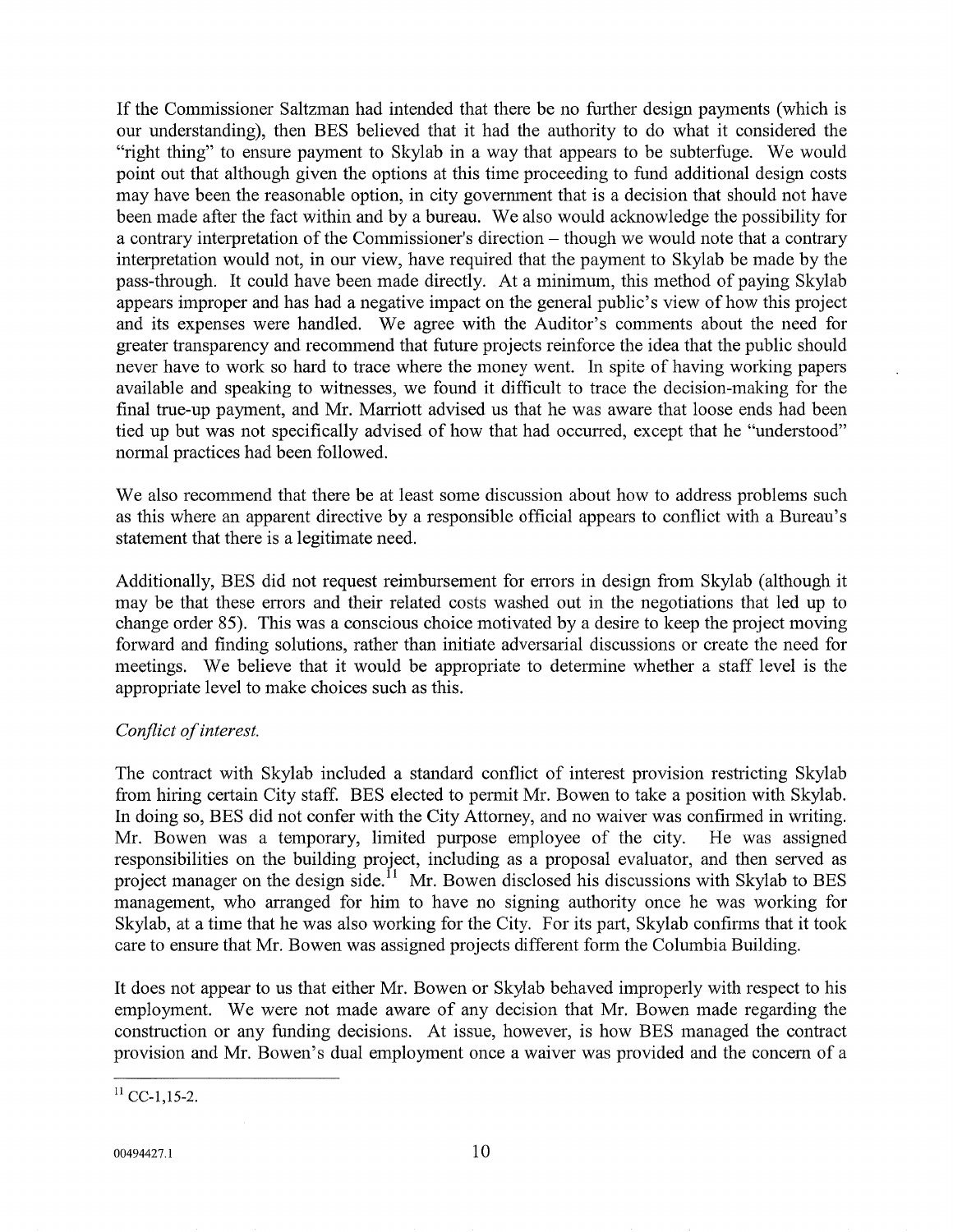possibility of a conflict of interest. There is at least one email communication directing that he is to be "involved in the decision making process" for the city during a period of time that Ms. Aldrich would be absent, and the apparent subject matter of the email was the need to ensure that Skylab received its delayed design payments. See Aldrich email to Bean, September 25,2013. We believe that BES should not have handled Mr. Bowen's request in this manner. Certainly the contract clause was to protect the City and could therefore be waived by the City, but in our view such a waiver should have been discussed with the City Attorney, confirmed in writing, and should not have been followed by a suggestion that the employee would be placed in a decisionmaking loop during a time he held dual employment.

#### Summarv of Recommendations

- 1 At the outset of capital projects, the Bureau should prepare and submit to the Commissioner in charge of the Bureau both a preliminary initial project anticipated cost and a detailed description of the anticipated final scope of the project. In addition, the Bureau should provide the controlling entity with its best estimate of possible viable additions necessary or desired additions to that scope immediately upon determining their viability.
- The Bureau should provide to the Commissioner in charge of the Bureau a detailed report of all requested additions to the scope of a project prior to undertaking the implementation of the additions. It is recommended that those requested or necessary additions to the scope be put into a separate memorandum to the Commissioner which clearly is designated as a "Scope Enlargement" request. 2
- The Bureau should present both a clear statement of the scope of the project and a firm budget estimate based on the scope of the project before proceeding with the selection of a design. J
- The Council, or at a minimum the Commissioner in charge of the Bureau, should engage in a detailed and critical review of community proposed features, including the estimated cost, expected impact on the community, availability of similar features elsewhere in the Bureau or City, and the relationship between the proposed feature and the initial designated scope of the project. 4
- In situations where projects are a departure from the usual and customary work of the Bureau, the project should be preceded by an enhanced effort to obtain public involvement. 5
- BES Construction Services should be consulted about and involved with the detennination of the scope of a project, selection of a design, and construction management. 6
- A clear set of communication guidelines between the BES Director and the Commissioner in charge of the Bureau should be established. In parlicular, a communication format should be adopted designed to highlight significant changes in the 7.